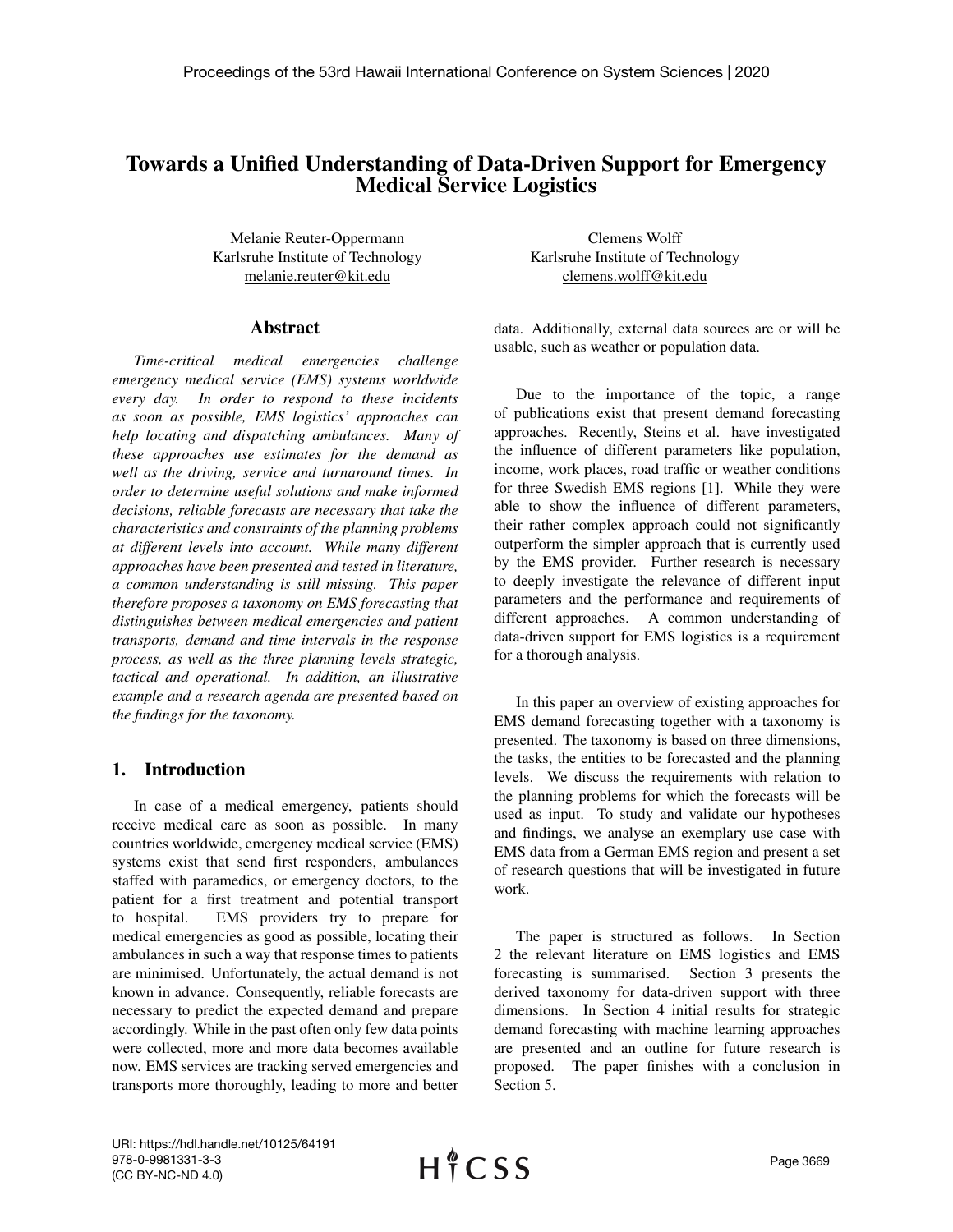### 2. Literature

In this section, the relevant literature on EMS logistics and forecasting approaches, mainly from the area of operations research, is presented.

### 2.1. EMS logistics

Similar to the German EMS system, many EMS systems worldwide are responsible for two main tasks. First, they attend time-critical medical emergencies, e.g. by sending paramedics in ambulances. Second, patients are transported by ambulances to, from and between hospitals and other care institutions. While medical attention is necessary during the transports, they are usually not time-critical and can therefore be scheduled if known in advance. Due to various reasons, not all transports are announced in advance, but must be fulfilled on short notice.

Emergency medical service systems face many logistical problems that they need to solve regularly. An overview of EMS logistics can be found in [2]. The problem of locating ambulances and bases is the one that has been studied the most. Already in 1971 Toregas et al. proposed the Location Set Covering Model [3]. The Maximum Expected Covering Location Problem (MEXCLP) introduced by Daskin acknowledges the fact that ambulances are not always available but might be already busy serving another incident [4]. The MEXCLP is still widely used in practice and it has been applied and extended in many publications, for example by including survival probabilities [5]. Although the location of bases is actually a strategic and the location of ambulances more a tactical decision, these problems are often considered simultaneously. On the operational level, the corresponding planning problem is about the relocation of ambulances. The main aim of relocating ambulances is to increase coverage and reduce response times in real-time. Gendreau et al. were one of the first to address the real-time ambulance location problem [6]. In a simple version of the problem the decision to be made is which base an ambulance to send to after having served an emergency. In other approaches, relocations are predetermined based on time stamps or scenarios. That means that at specific points of time or when certain scenarios are met, a predefined set of ambulances it sent from its current locations to other bases. In the most sophisticated relocation approaches moves are determined in real-time, for example by solving efficient heuristics [7]. An overview of ambulance location and relocation models can be found in [8].

In many EMS systems still the closest idle ambulance is dispatched, even though Carter et al.

already showed that this approach is not always optimal for the system [9]. Dean studied this dispatching rule and found that implementing other rules could improve the overall response time performance [10]. Therefore, several approaches have been proposed, for example by Andersson and Värbrand for low-priority calls [11]. Jagtenberg et al. have presented a dispatching heuristic that significantly reduced the fraction of late arrivals in their study with the drawback of an increased average response time [12]. Belanger et al. present recent literature and trends on location, relocation and dispatching approaches for ambulances [13].

Staff planning for EMS mainly differs between staff in the coordination centre and in the ambulances. Approaches for the ambulances rostering problem have been presented by Bradbeer et al. [14] and Rajagopalan et al. [15], for example. In coordination centres, assuming a certain call rate, it must be determined how many call takers are necessary to answer those calls. Besides staffing, task handling is an important topic. The question is if it is more efficient to divide or combine the tasks of call taking and ambulance dispatching. Van Buuren et al. use discrete-event simulations to investigate this question [16].

Regarding patient transports, the announcement of tasks as well as the policies applied in practice define if transports are scheduled in advance or assigned to ambulances in real-time throughout the day, potentially immediately before the transport needs to take place. Parragh et al. introduced formulations and solution approaches for the static patient transportation problem with different types of ambulances [17]. If all patient transport tasks are known in advance, e.g., the night before, and if the problem size allows for a solution in acceptable time, a mathematical formulation can be solved to optimality. If this is not the case, heuristics are necessary in practice. If none or only part of the tasks are known in advance and the rest becomes known throughout the day, scheduling the tasks resembles an online problem. Ardekani et al. presented three heuristics for the patient transportation problem: an insertion-based heuristic that determines a starting solution, an improvement heuristic and a dynamic heuristic that inserts short-term demand into the existing schedule in real-time [18]. For the online case, but when rescheduling is possible, Kergosien et al. proposed a tabu search heuristic, which is called every time a new transport emerges [19]. Schilde et al. studied the problem of incorporating unknown but expected return transports for the patients [20]. They model it as a dynamic stochastic problem and propose four advanced variants of metaheuristics.

Many papers study either emergency rescues or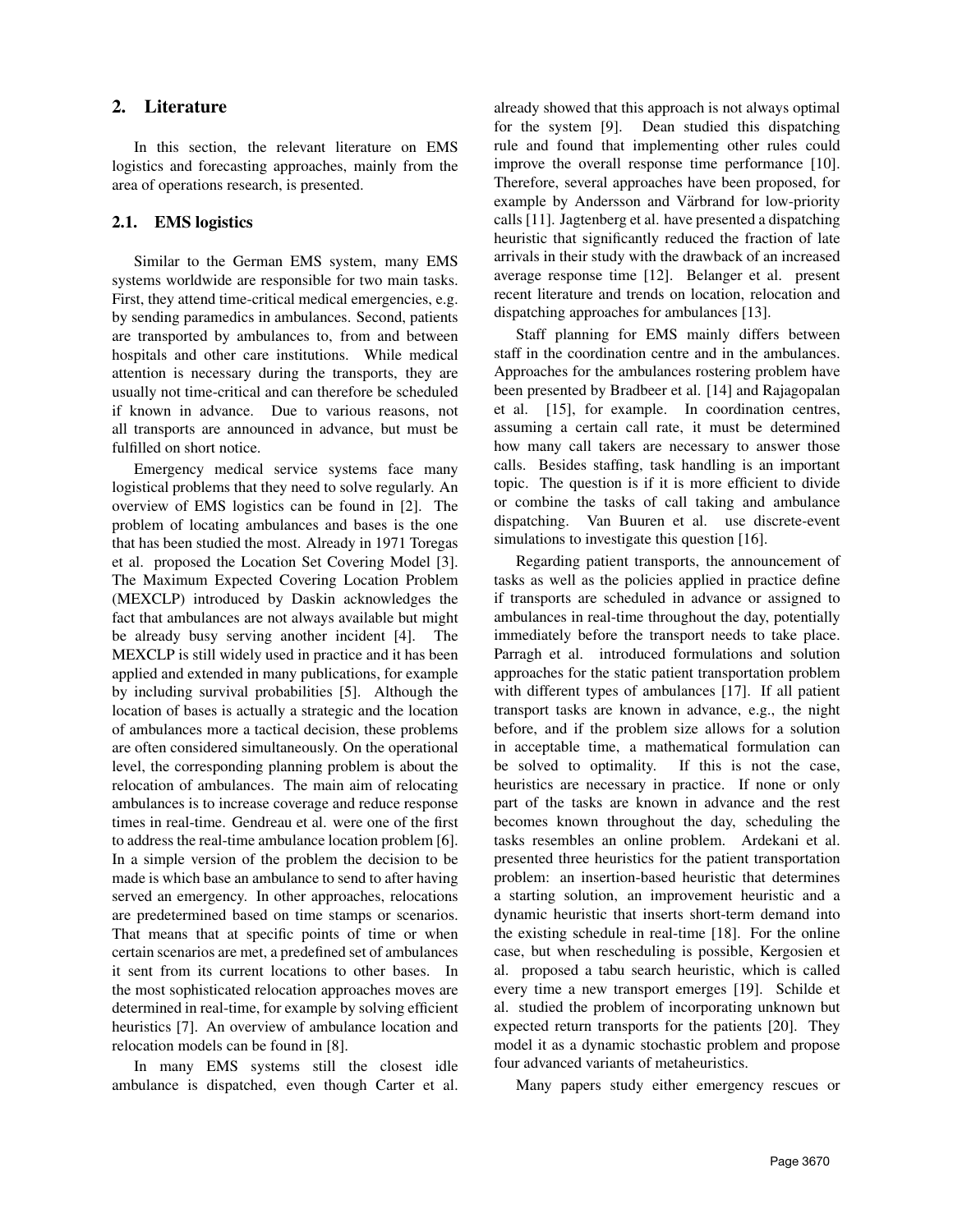patient transports, only few investigate both problems simultaneously. Kergosien et al. built a generic discrete event simulation-based analysis model that studies the management of a fleet of ambulances with the aim of optimally serving emergency requests as well as transporting patients between their homes and hospitals [21]. A simulation of the EMS system can be helpful to get realistic estimates on how the decisions would influence the real system. There are two main ways for the use of simulation in the decision process. Often, it is used as a stand-alone evaluation tool that compares different scenarios. Alternatively, simulation can also be used as a subroutine in the optimisation approach. A review on simulation studies for EMS systems was published by Aboueljinane et al. [22].

### 2.2. EMS forecasting

This section gives a general overview of forecasting approaches presented in the literature, mainly for emergency rescues. A more thorough summary can be found in [2] or [23], for example.

#### Emergency demand forecasting

Several methods divide the year into seven days with 24 hours each or a week in 168 one hour intervals and accumulate the historical emergency demand during each hour of the week for a set of demand points, e.g. postal code regions, as for example proposed by Matteson et al. [24] or Steins et al. [25]. The forecasted number for each hour is then used as input for determining the necessary number and location of ambulances in each hour. Seasonal patterns of demand for EMS has been shown by Vile et al., for example [26] and an underlying increase over the past by Lowthian et al. [27]. To cope with fluctuations different approaches including linear, sinusoidal and support vector regression [28], simple moving averages and more complex time series approaches that include the previous hours in the forecast [29, 24] have been proposed. Approaches based on queuing theory, simulation models and theoretical distributions have been used in [30, 31, 15]. Time series models such as Autoregressive Integrated Moving Average (ARIMA) have been used since the late 1980's to forecast calls for emergency rescues, for example by Channouf et al. [32]. These models, however, come with restrictive data assumptions. Vile et al. have studied Singular Spectrum Analysis (SSA) [33]. They show that the approach outperforms traditional methods for strategic demand forecasts and can also be applied on the operational planning level.

Baker and Fitzpatrick are one of only a few who try to predict emergency as well as non-emergency service demand using the Winter's exponential smoothing model [29].

A comprehensive mathematical model to predict the demand for emergency rescues was proposed by Ingolfsson [34]. It takes the expected fluctuations of response times and workload over time into account. Steins et al. have investigated the influence of different parameters like population, income, work places, road traffic or weather conditions for three Swedish EMS regions [1].

Zhou and Matteson proposed a fine-scale forecasting approach based on spatial-temporal kernel density estimation [35]. In order to predict demand over continuous time and discretised locations, Zhou et al. have employed a bivariate Gaussian mixture model [36]. A spatial-temporal Gaussian process regression is also described by Nabarro et al. [37].

Few papers have applied machine learning approaches for demand predictions. Setzler et al. have tested Artificial Neural Networks (ANNs) and found that they can be capable of producing accurate forecasts for small areas [25]. Zhou proposes three methods based on Gaussian mixture models, kernel density estimation, and kernel warping to provide spatio-temporal predictions with improved accuracy [38]. Chen and Lu and Chen et al. compare Moving Average, Artificial Neural Network, Linear Regression, and Support Vector Machine approaches for the forecast of emergency medical demand [39, 28]. They propose to use a Geographic Information System to manage and visualise the forecasts. Letzner uses machine learning approaches to predict to which hospital a patient is transported in case of a medical emergency [40].

#### Process times forecasting

Response times are a major performance indicator for EMS systems, with the travel time usually being the largest component of the response time [34]. It has been identified as one of main factors for the system quality. Henderson and Mason [41] as well as Harewood [42] based the prediction of travel times on the characteristics of road types and travel conditions encountered when travelling from the dispatch location to the scene of the incident. Fujiwara et al. and Aringhieri et al. simply use deterministic distances scaled by correction factors [43, 44].

Only very few authors have dealt with predictions for service times at an emergency scene, potentially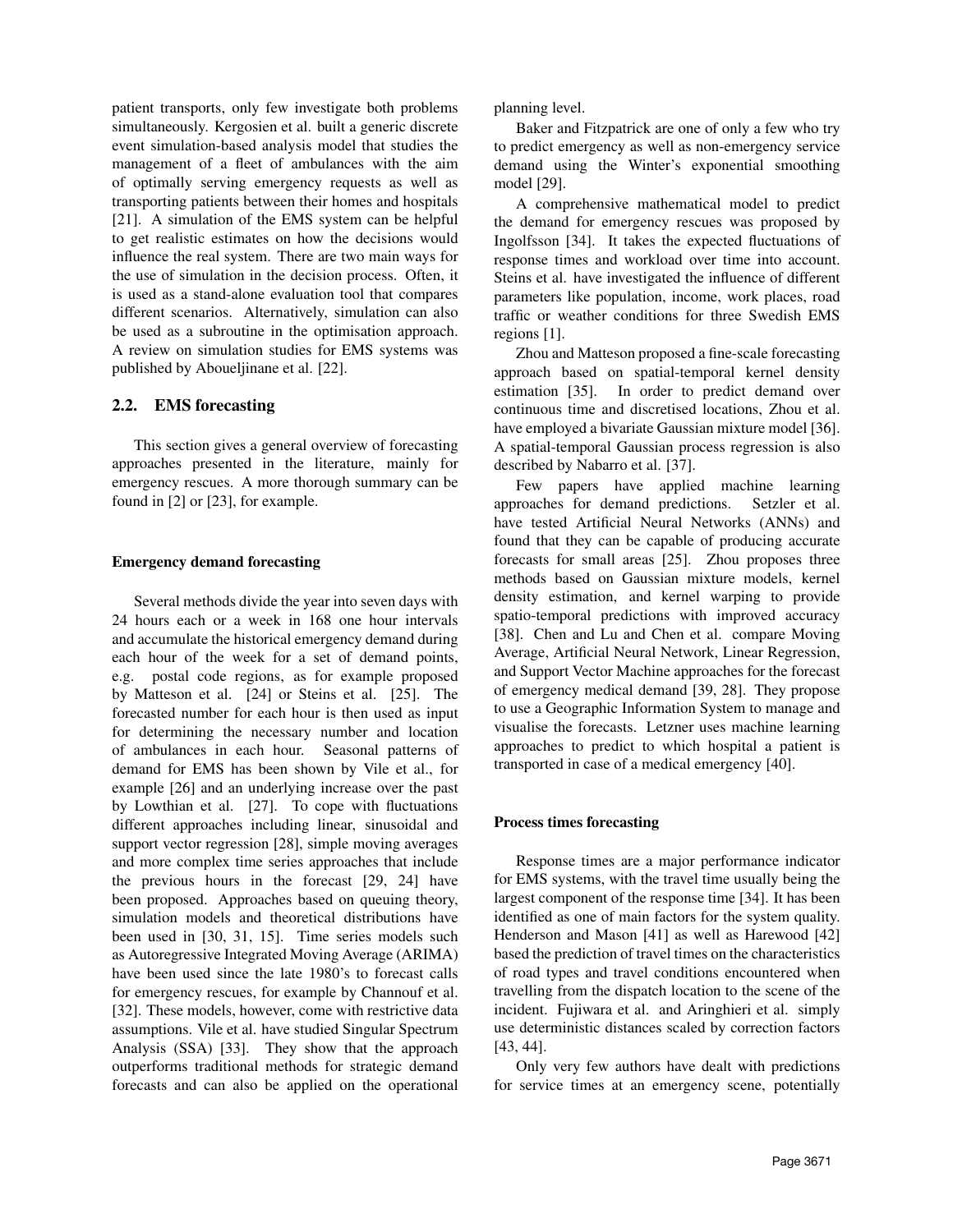due to data limitations [22]. For example, Harper and Knight used Coxian phase-type distributions to study the effect of individual components of the emergency medical service process [45].

# 3. Taxonomy

Following Davenport [46], the key questions addressed by analytics for EMS services are displayed in Table 1. Reports of the past can tell for example, if the response time target was met together with the average and maximum response time. Additionally, the utilisation of ambulances is of interest. Analysing the driving times and dispatching decisions can then give an insight on the ambulance utilisation and the actual response times. Keeping track of the present should include the current traffic in order to predict driving times and determining shortest routes to incidents, the hospitals or back to the bases accordingly. In addition, an alert for above-average utilisation might be helpful in order to decide if additional resources will be required. Using optimisation approaches, recommendations on the next best action include the dispatching and relocation of ambulances depending on the current system status. Extrapolation is important for EMS logistics at all planning levels. The expected demand for emergency services is the main input parameter for models and algorithms that determine the number and locations of ambulances and bases. With a simulation of the whole EMS system different future scenarios together with varying location solutions, policies and (dispatching/relocation) strategies can be studied and tested before applying them in practice.

In the taxonomy, we now want to focus on predictive analytics, i.e. forecasting, in EMS logistics. We propose to distinguish the following three dimensions:

- Service: Emergency rescue or patient transport.
- Entity: Demand or process times (e.g. driving times, service times, chute times, turnaround times).
- Planning level: Strategic, tactical or operational.

Note that definitions for the different time intervals in the response process for an emergency rescue can be found in [2], for example.

In addition, we define several external factors that influence the choice of a forecasting approach and the expected output quality:

• Data: data quality, number and variety of input parameters, years of data and granularity.



Figure 1. Taxonomy for EMS forecasting

- Application: is output used for a mathematical approach (and what are the characteristics) or displayed on a dashboard, for example.
- Geography: structure of the EMS region, size of the region, distribution of the population and demand throughout the area etc.

Ambulance location problems, for example, are strategic planning problems and often only use one or few input values for each demand point. These values represent the demand that is supposed to be covered within the given response time. These could be median values or the 95% quantile, for example. Often, also the driving times and service times are deterministic, while service times then represent the whole time interval from arrival at the scene to being available (back at the base) again. Other approaches like the stochastic program proposed by Nickel et al. [47] use scenarios for the strategic ambulance problem with each scenario representing an hour of a day, for example. Then, forecasts are necessary that determine probabilities that a specific number of ambulances are called to one demand point in one hour.

On the operational level, coordination centre managers and dispatchers would benefit from a dashboard showing the expected demand for emergency rescues in the next 30 to 60 minutes. Precise short-term forecasts are necessary that should make use of current external values like the time, day of the week, month, weather, traffic etc., but also of the demand that was observed in the past hours.

For the two described use cases different requirements for the forecasting methods and results exist. It is therefore reasonable to assume that different methods will lead to the best results.

Figure 1 summarises the taxonomy. Table 2 presents the most relevant use cases, i.e. planning problems as well as information for coordination centres.

Most authors aim at improving the forecast quality without explicitly stating the use case, i.e.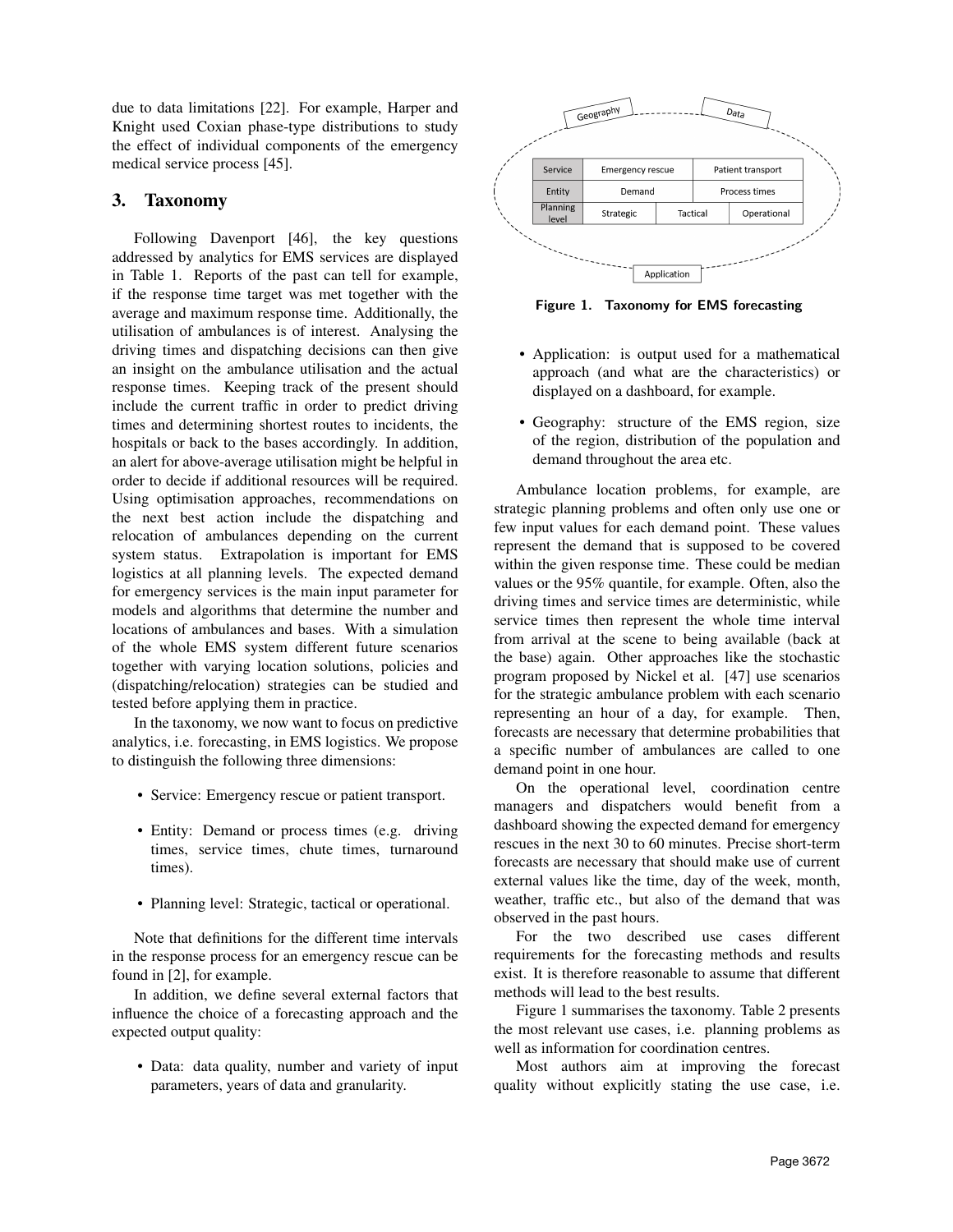|                    | Past                                                                                 | Present                                                                   | Future                                       |  |
|--------------------|--------------------------------------------------------------------------------------|---------------------------------------------------------------------------|----------------------------------------------|--|
| <b>Information</b> | What happened?                                                                       | What is happening now?                                                    | What will happen?                            |  |
|                    | (Reporting)                                                                          | (Alerts)                                                                  | (Extrapolation)                              |  |
|                    | Compliance with the response<br>time target; utilisation of the<br><i>ambulances</i> | Current traffic (traffic jams),<br>alert for above-average<br>utilisation | Expected demand                              |  |
|                    |                                                                                      |                                                                           |                                              |  |
|                    | How and why did it happen?                                                           | What is the next best action?                                             | What is the best/worst that<br>can happen?   |  |
| Insight            | (Modeling, experimental design)                                                      | $(Recommendation -$<br>optimisation)                                      | (Prediction, optimisation,<br>simulation)    |  |
|                    | Analysis on the driving times and<br>the dispatching                                 | Ambulance dispatching,<br>relocation                                      | Simulation of the whole<br><b>EMS</b> system |  |

|  |  |  |  | Table 1. Key questions addressed by analytics (based on [46]) |
|--|--|--|--|---------------------------------------------------------------|
|--|--|--|--|---------------------------------------------------------------|

|  |  |  | Table 2. Planning problems and information sources in taxonomy structure |
|--|--|--|--------------------------------------------------------------------------|
|--|--|--|--------------------------------------------------------------------------|

Τ

 $\mathsf{r}$ 

| <b>Emergency services</b>                 |                           | Patient transports |                                              |                               |                                |           |                                   |                                 |
|-------------------------------------------|---------------------------|--------------------|----------------------------------------------|-------------------------------|--------------------------------|-----------|-----------------------------------|---------------------------------|
| <b>Planning</b><br>level<br><b>Entity</b> |                           | <b>Strategic</b>   |                                              | Tactical                      | <b>Operational</b>             |           |                                   |                                 |
| <b>Demand</b>                             |                           |                    | Ambulance<br>location<br>problem             | Ambulance<br>location problem | Real-time reports on Dashboard |           | relocation problem<br>dispatching |                                 |
|                                           |                           |                    | Call centre<br>and<br>ambulance<br>workforce | Staff rosters                 |                                |           |                                   | Patient<br>transport<br>problem |
|                                           | Service time              |                    |                                              |                               |                                |           |                                   |                                 |
|                                           | <b>Driving</b><br>times   | Strategic reports  |                                              |                               |                                | Ambulance | Ambulance                         |                                 |
| Process times                             | <b>Chute time</b>         |                    |                                              |                               |                                |           |                                   |                                 |
|                                           | <b>Turnaround</b><br>time |                    |                                              |                               |                                |           |                                   |                                 |
|                                           | Pick-up time              |                    |                                              |                               |                                |           |                                   | Patient                         |
|                                           | Drop-off<br>time          |                    |                                              |                               |                                |           |                                   | transport<br>problem            |

٦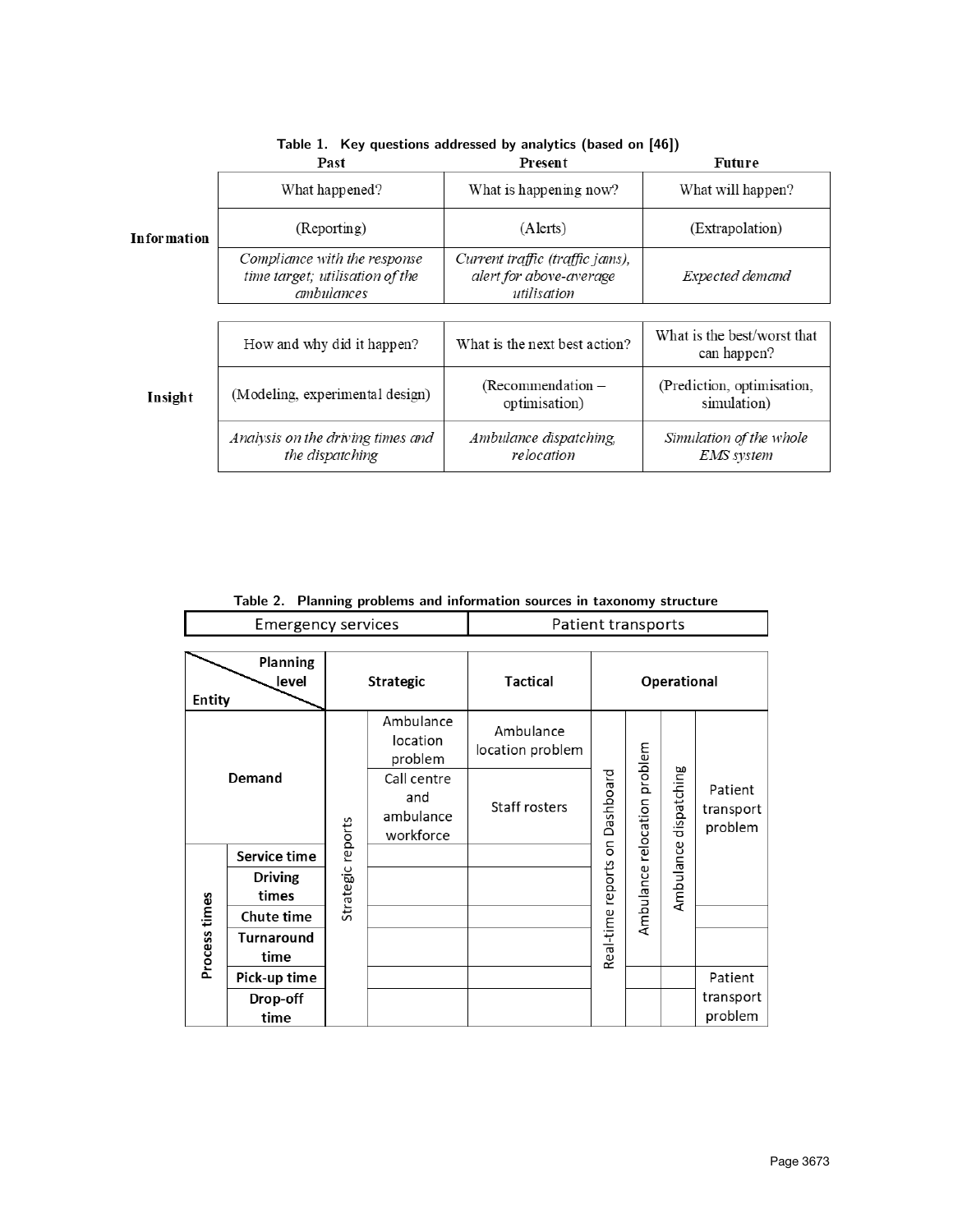planning problem or source of information, they are targeting. Spatial-temporal forecasting approaches with fine granularity are more detailed than the usual input for strategic planning problems, but there is a clear benefit at the operational level. So far, machine learning approaches have mainly been used for these types of forecast, e.g. [28, 38]. When time-series forecasts aim at predicting daily arrivals as in [32], the output can be applied to planning problems on the tactical level or accumulated to be used as input on the strategic level.

## 4. Initial results of strategic demand forecasting through machine learning

As introduced in Section 2.2, strategic demand forecasting has so far been mainly addressed through time series analysis and signal processing approaches. Given recent advances in the field of machine learning, however, we argue that machine learning may also be suitable for strategic demand forecasting. Consequently, in this section, we present initial results of our study comparing strategic demand forecasting through machine learning.

This study is performed in close collaboration with a German EMS coordination centre.

### 4.1. Problem definition

Results of strategic emergency demand forecasting approaches are mainly used as input for the strategic ambulance and base location problem. Ambulances and bases are located in such a way that the (expected) coverage is maximised and response times for emergency rescues are minimised. The demand to be covered is one of the main input parameters for these models. Often, the investigated EMS region is defined by a set of demand points representing sub-regions such as zip code areas. In the majority of the ambulance location models, one demand value per demand point is used as input. Therefore, applying strategic emergency demand forecasting approaches aims at determining this set of demand values, for example as median values or 95% quantiles derived from daily forecasts.

### 4.2. Data understanding

Data available for this study is based on historic calls from the collaborating EMS coordination center. The data reports the number of calls within time windows of one hour for each zip-code within the EMS region over a period of nearly six years (2013-01-01 to 2018-12-10). Given 89 zip-code areas, the data set consists of 4,635,120 data points that result in a total of 589,419 emergency calls and dispatched vehicles in the EMS region in the given time period.

The overall call demand is depicted in Figure 2. We see a small increase in call volume over the past years with a higher increase at the end of 2018.

Aligned with the approach presented in [24], Figure 3 depicts the average weekly demand for each hour within the week (i.e.  $24\frac{h}{d} \times 7\frac{d}{w} = 168\frac{h}{w}$ ). On a visual note, we clearly see an increase in calls during daytime on weekdays and an increased call volume at Friday and Saturday night.

### 4.3. Forecasting models

We used three different forecasting techniques: First—as a time series based forecasting technique—we used the recently introduced *Prophet* approach [48]. In order to represent machine learning based approaches, we used, second and third, *Regression Trees* as well as *XGBoost Regression*.

The prediction pipeline is depicted in Figure 4: Whilst we trained individual prophet, Regression Tree, and XGBoost Regression models for each individual zip-code area, we also leveraged the machine learning based methods capability of multi-dimensional input and created—in addition to the zip-code individual models—one additional Regression Tree and XGBoost Regression model that receives all data (i.e. zip-code as an independent variable) as input. In the following, we refer to the zip-code individual Regression Tree and XGBoost Regression models as Regression Tree (I) and XGBoost Regression (I) and to the overall Regression Tree and XGBoost Regression model as Regression Tree (O) and XGBoost Regression (O) model. Instead of providing a holistic timestamp to machine learning based methods, we split up the timestamp into its individual components and provided them individually (i.e. year, month, day, hour) as well as the week of the year and the weekday.

### 4.4. Results

Table 3 shows initial results of our comparison with very simple machine learning methods. As performance measures, we use mean-squared-error (MSE), mean-average-error (MAE), as well as root-mean-squared-error (RMSE).

Overall, the results in Table 3 can be summarised as follows: First, all regression tree models (i.e. Regression Tree (I) as well as Regression Tree (O)) are greatly outperformed by the Prophet and XGBoost Regression models. Second, there is little performance difference between zip-code specific and overall demand prediction model (i.e. (I) vs. (O) models). Third, depending on performance measure, the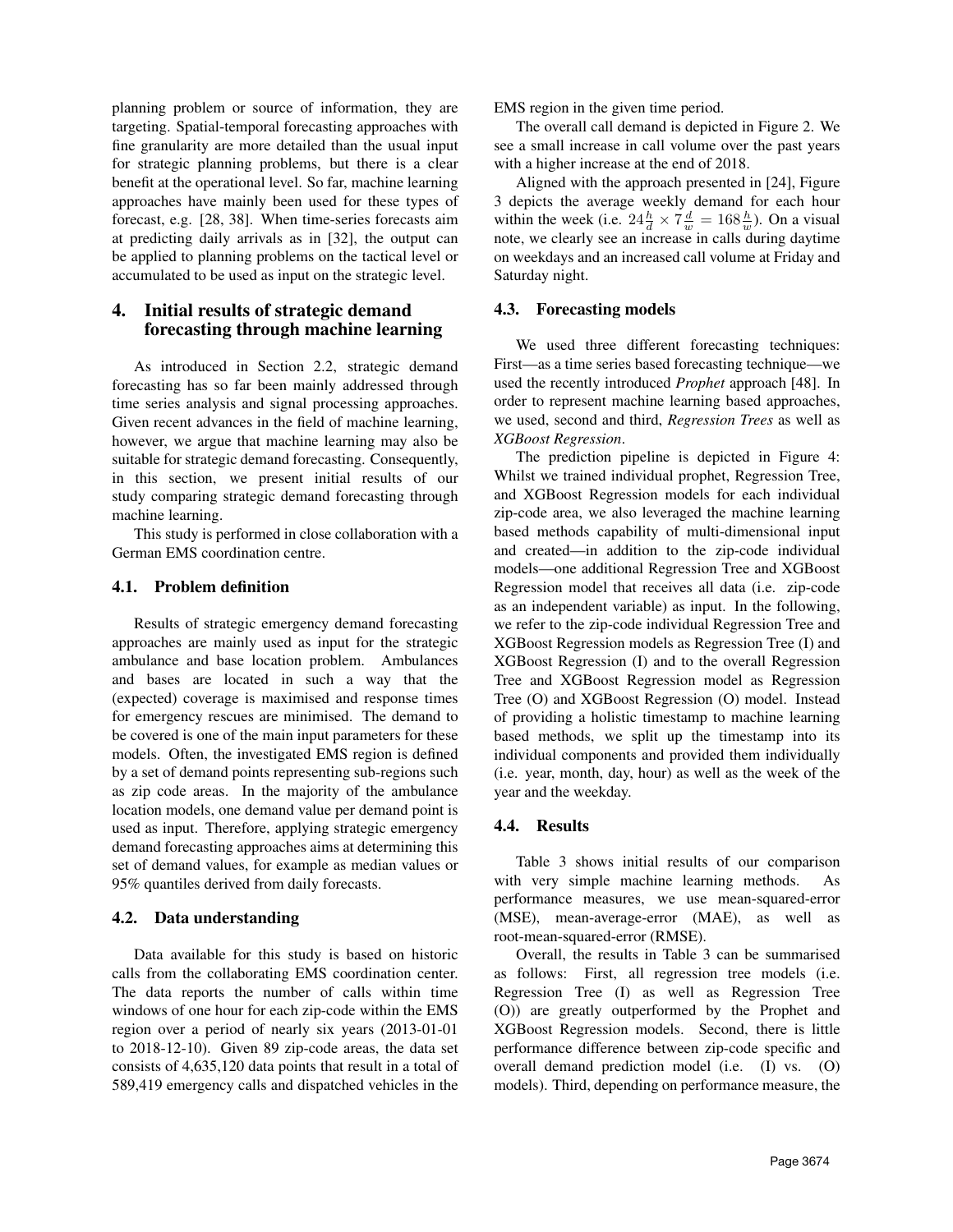

Figure 2. Overall Demand



Figure 3. Average Weekly Demand

XGBoost models perform both, better as well as worse than the time-series based Prophet models.

### 4.5. Agenda for future research

As future research, a thorough analysis and comparison of forecasting approaches for all cases of the taxonomy is desirable. Our findings lead to the following research questions:

- RQ1 Which forecasting method performs best for which use case?
- RQ2 Can machine learning approaches outperfom the conventional forecasting methods?
- RQ3 Can we define necessary levels for data

availability and quality for the use cases in order to ensure the forecasting performance?

RQ4 Does including social media and telephone data improve the forecasting performance for emergency rescue demand on all planning levels?

In a first step, we plan on introducing additional data sources to enhance our strategic forecasting models for emergency demand. In addition, we will focus on operational demand forecasting and analyse the performance of machine learning approaches. While time series forecasts that performed well on the strategic level can only use a single input, for example the past demand over time, machine learning approaches can use multi-dimensional input. Another important aspect of the investigation is to analyse the usability of social media and telephone data for strategic as well as operational EMS forecast, as for example proposed by [49].

As a third use case we want to investigate approaches for operational patient transport forecasts. Due to several reasons, many transport tasks are not known in advance and have to be carried out on short notice in Germany. Therefore, scheduling the tasks is challenging and it is also difficult to determine how many ambulance will be necessary and if transports can be fulfilled within the desired time frame.

As output of RQ1 we aim at filling Table 2 with the most suitable approaches, taking also data characteristics potential applications into account.

# 5. Conclusion

EMS systems worldwide are very complex, but important for society's health and welfare. The application of adequate methods and algorithms to solve implied planning problems can improve the service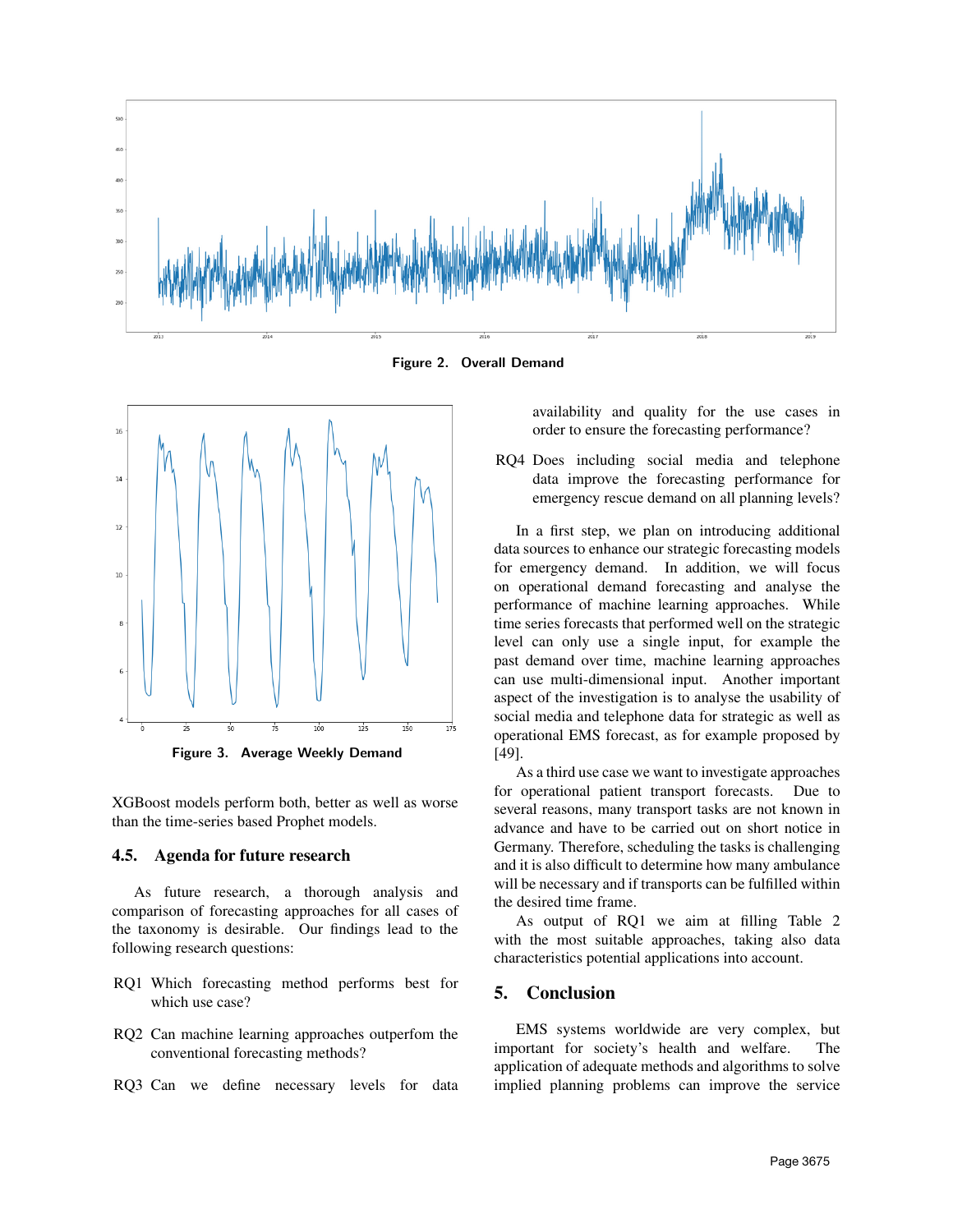

Figure 4. Forecasting Pipeline

| <b>Table 3. Initial Forecast Results</b> |          |          |          |          |                                                                                       |
|------------------------------------------|----------|----------|----------|----------|---------------------------------------------------------------------------------------|
|                                          | Prophet  |          |          |          | Regression Tree (I) Regression Tree (O) XGBoost Regression (I) XGBoost Regression (O) |
| <b>MSE</b>                               | 0.177847 | 0.333227 | 0.332337 | 0.184315 | 0.185867                                                                              |
| MAE                                      | 0.225752 | 0.240712 | 0.332337 | 0.224038 | 0.226874                                                                              |
| <b>RMSE</b>                              | 0.421720 | 0.577258 | 0.576487 | 0.429320 | 0.431123                                                                              |

quality, i.e., reduce response / waiting times as well as installation cost. As solutions of optimisation methods strongly cohere with the input data, substantiated data analysis and forecasts are crucial for high quality solutions. Therefore, predictive and prescriptive analytics must be used together in order to improve the performance of EMS systems.

In this paper we have presented a taxonomy for EMS forecasting and commented on the existing literature accordingly. We have also performed a first analysis for strategic demand forecasting through machine learning with data from a German EMS region. Based on our findings, we have defined a set of research questions to be answered in future research.

As next steps we want to further investigate forecasting approaches for German EMS regions. We will test, analyse and compare different methods, including machine learning approaches. The aim is to define the most promising approaches for the different forecasting problems. We will also investigate the importance of data quality, granularity and variability.

### References

- [1] K. Steins, N. Matinrad, and T. Granberg, "Forecasting the demand for emergency medical services," in *Proceedings of the 52nd Hawaii International Conference on System Sciences*, 2019.
- [2] M. Reuter-Oppermann, P. L. van den Berg, and J. L. Vile, "Logistics for Emergency Medical Service systems," *Health Systems*, vol. 6, no. 3, pp. 187–208, 2017.
- [3] C. Toregas, R. Swain, C. ReVelle, and L. Bergman, "The location of emergency service facilities," *Operations Research*, vol. 19, no. 6, pp. 1363–1373, 1971.
- [4] M. S. Daskin, "A maximum expected covering location model: Formulation, properties and heuristic solution," *Transportation Science*, vol. 17, no. 1, pp. 48–70, 1983.
- [5] E. Erkut, A. Ingolfsson, and G. Erdoğan, "Ambulance location for maximum survival," *Naval Research Logistics (NRL)*, vol. 55, no. 1, pp. 42–58, 2008.
- [6] M. Gendreau, G. Laporte, and F. Semet, "A dynamic model and parallel tabu search heuristic for real-time ambulance relocation," *Parallel Computing*, vol. 27, pp. 1641–1653, Nov. 2001.
- [7] C. Jagtenberg, S. Bhulai, and R. van der Mei, "An efficient heuristic for real-time ambulance redeployment," *Operations Research for Health* **Operations Research for Health** *Care*, vol. 4, pp. 27–35, Mar. 2015.
- [8] L. Brotcorne, G. Laporte, and F. Semet, "Ambulance location and relocation models," *European Journal of Operational Research*, vol. 147, no. 3, pp. 451–463, 2003.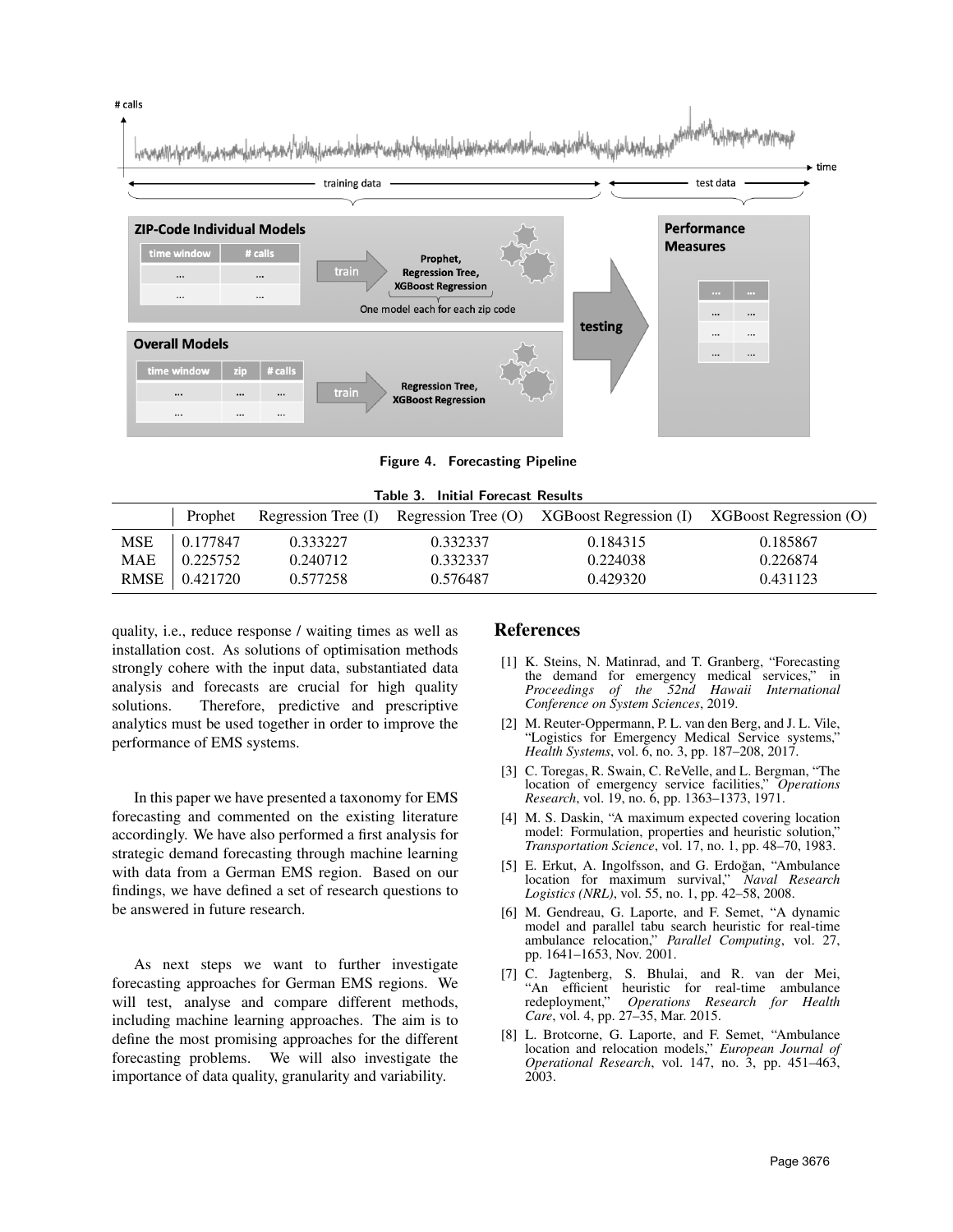- [9] G. Carter, J. Chaiken, E. Ignall, and N. Jun, "Response Areas for Two Emergency Units," *Operations Research*, vol. 20, no. 3, pp. 571–594, 1972.
- [10] S. Dean, "Why the Closest Ambulance Cannot be Dispatched in an Urban Emergency Medical Services System," *Prehospital and Disaster Medicine*, vol. 23, no. 02, pp. 161–165, 2008.
- [11] T. Andersson and P. Värbrand, "Decision support tools for ambulance dispatch and relocation," *Journal of the Operational Research Society*, vol. 58, pp. 195–201, Mar. 2007.
- [12] C. Jagtenberg, S. Bhulai, and R. van der Mei, "Dynamic ambulance dispatching: is the closest-idle policy always optimal?," *Health care management science*, pp. 1–15, 2016.
- [13] V. Bélanger, A. Ruiz, and P. Soriano, "Recent optimization models and trends in location, relocation, and dispatching of emergency medical vehicles,' *European Journal of Operational Research*, vol. 272, no. 1, pp. 1 – 23, 2019.
- [14] P. Bradbeer, C. Findlay, and T. Fogarty, "An ambulance crew rostering system," in *Real-World Applications of Evolutionary Computing*, pp. 267–279, Springer, 2000.
- [15] H. K. Rajagopalan, C. Saydam, H. Setzler, and E. Sharer, "Ambulance deployment and shift scheduling: An integrated approach," *Journal of Service Science and Management*, vol. 4, no. 01, p. 66, 2011.
- [16] M. van Buuren, G. J. Kommer, R. van der Mei, and S. Bhulai, "Ems call centers with and without function differentiation: a comparison," *Operations Research in Health Care*, vol. 12, pp. 16–28, Mar. 2017.
- [17] S. Parragh, J.-F. Cordeau, K. Doerner, and R. Hartl, "Models and algorithms for the heterogeneous dial-a-ride problem with driver-related constraints," *OR Spectrum*, vol. 34, no. 3, pp. 593–633, 2012.
- [18] L. Ardekani, D. Haight, A. Ingolfsson, M. Salama, and M. Stanton, "Scheduling and routing ambulances that provide inter-facility patient transfers," tech. rep., 2014.
- [19] Y. Kergosien, C. Lente, D. Piton, and J.-C. Billaut, "A tabu search heuristic for the dynamic transportation of patients between care units," *European Journal of Operational Research*, vol. 214, no. 2, pp. 442–452, 2011.
- [20] M. Schilde, K. Doerner, and R. Hartl, "Metaheuristics for the dynamic stochastic dial-a-ride problem with expected return transports," *Computers & Operations Research*, vol. 38, no. 12, pp. 1719–1730, 2011.
- [21] Y. Kergosien, V. Bélanger, P. Soriano, M. Gendreau, and A. Ruiz, "A generic and flexible simulation-based analysis tool for ems management," *International Journal of Production Research*, vol. 53, no. 24, pp. 7299–7316, 2015.
- [22] L. Aboueljinane, E. Sahin, and Z. Jemai, "A review on simulation models applied to emergency medical service operations," *Computers and Industrial Engineering*, vol. 66, pp. 734–750, 2013.
- [23] N. Matinrad, *An Operations Research Approach for Daily Emergency Management.* PhD thesis, Linköping University Electronic Press, 2019.
- [24] D. Matteson, M. McLean, D. Woodard, and S. Henderson, "Forecasting emergency medical service call arrival rates," *The Annals of Applied Statistics*, vol. 5, no. 2B, pp. 1379–1406, 2011.
- [25] H. Setzler, S. Park, and C. Saydam, "EMS call volume predictions: A comparative study," *Computers & Operations Research*, vol. 36, pp. 1843–1851, 2009.
- [26] J. Vile, J. Gillard, P. Harper, and V. Knight, "Time-dependent stochastic methods for managing and scheduling emergency medical services," *Operations Research for Health Care*, 2015.
- [27] J. Lowthian, D. Jolley, A. Curtis, A. Currell, P. Cameron, J. Stoelwinder, and J. McNeil, "The challenges of population ageing: accelerating demand for emergency ambulance services by older patients, 1995-2015, *The Medical Journal of Australia*, vol. 194, no. 11, pp. 574–578, 2011.
- [28] A. Y. Chen, T.-Y. Lu, M. H.-M. Ma, and W.-Z. Sun, "Demand forecast using data analytics for the preallocation of ambulances," *IEEE journal of biomedical and health informatics*, vol. 20, no. 4, pp. 1178–1187, 2016.
- [29] J. Baker and K. Fitzpatrick, "Determination of an optimal forecast model for ambulance demand using goal programming," *Journal of Operational Research Society*, vol. 37, no. 11, pp. 1047–1059, 1986.
- [30] C. Bell and D. Allen, "Optimal planning of an emergency ambulance service," *Socio-Economic Planning Science*, vol. 3, pp. 95–101, 1969.
- [31] R. C. Larson, "A hypercube queuing model for facility location and redistricting in urban emergency services, *Computers and Operations Research*, vol. 1, no. 1, pp. 67–95, 1974.
- [32] N. Channouf, P. L'Ecuyer, A. Ingolfsson, and A. Avramidis, "The application of forecasting techniques to modelling Emergency Medical System calls in Calgary, Alberta," *Health Care Manage Science*, vol. 10, no. 1, pp. 25–45, 2007.
- [33] J. Vile, J. Gillard, P. Harper, and V. Knight, "Predicting ambulance demand using singular spectrum analysis, *Journal of the Operational Research Society*, vol. 63, no. 11, pp. 1556–1565, 2012.
- [34] A. Ingolfsson, *Operations Research and Health Care Policy*. EMS Planning and Management, Springer New York, 2013.
- [35] Z. Zhou and D. S. Matteson, "Predicting ambulance demand: A spatio-temporal kernel approach," in *Proceedings of the 21th ACM SIGKDD international conference on knowledge discovery and data mining*, pp. 2297–2303, ACM, 2015.
- [36] Z. Zhou, D. S. Matteson, D. B. Woodard, S. G. Henderson, and A. C. Micheas, "A spatio-temporal point process model for ambulance demand," *Journal of the American Statistical Association*, vol. 110, no. 509, pp. 6–15, 2015.
- [37] S. Nabarro, T. Fletcher, and J. Shawe-Taylor, "Spatiotemporal prediction of ambulance demand using gaussian process regression," *arXiv preprint arXiv:1806.10873*, 2018.
- [38] Z. Zhou, "Predicting ambulance demand: Challenges and methods," *arXiv preprint arXiv:1606.05363*, 2016.
- [39] A. Y. Chen and T.-Y. Lu, "A gis-based demand forecast using machine learning for emergency medical services," *Computing in Civil and Building Engineering (2014)*, pp. 1634–1641, 2014.
- [40] J. Letzner, "Analysis of emergency medical transport datasets using machine learning," 2017.